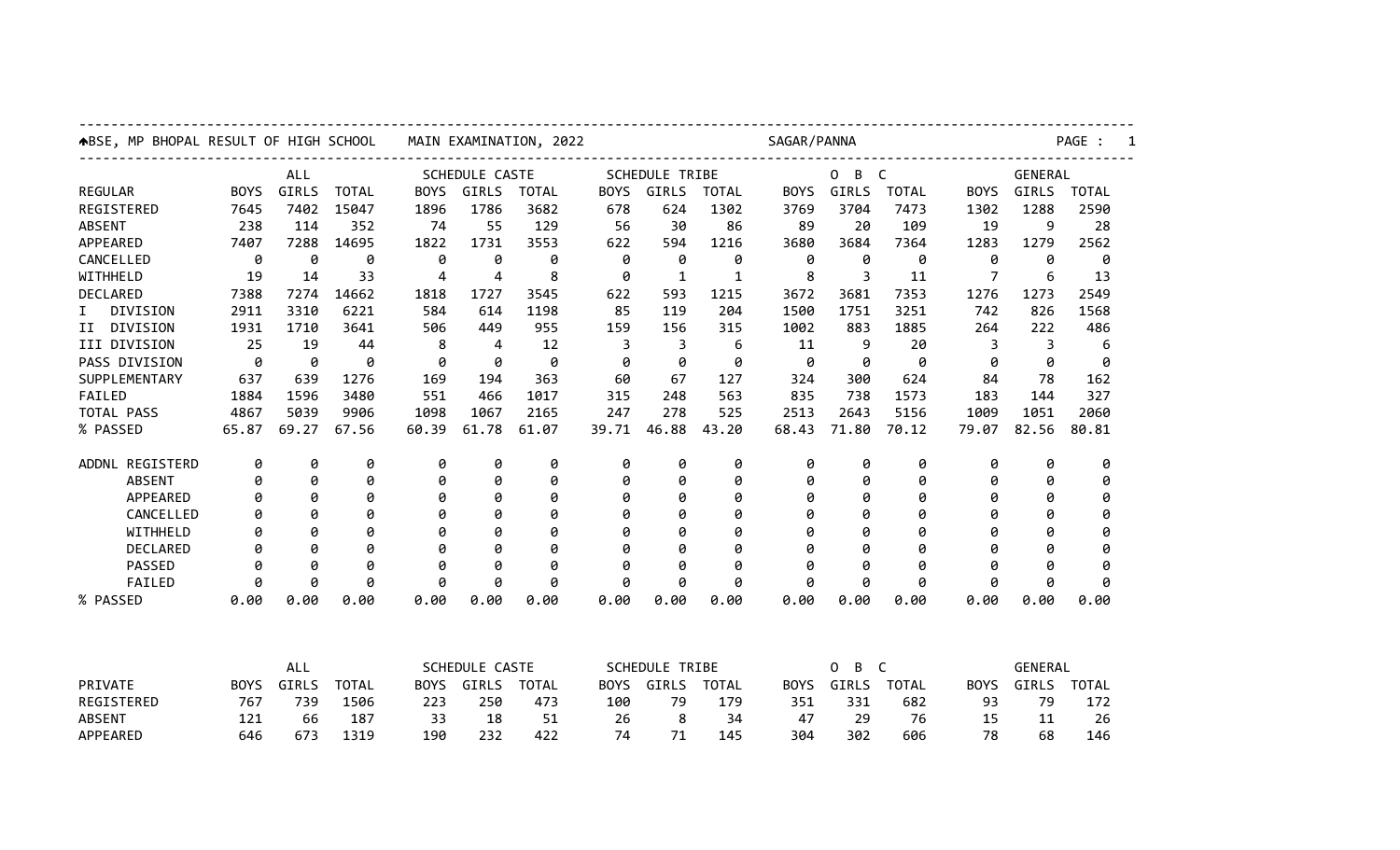| CANCELLED                             | 0            | 0            | 0            | 0     | 0     | 0                      | 0     | 0              | 0     | 0           | 0            | 0     | 0     | 0            | 0      |   |
|---------------------------------------|--------------|--------------|--------------|-------|-------|------------------------|-------|----------------|-------|-------------|--------------|-------|-------|--------------|--------|---|
| WITHHELD                              | 0            | $\mathbf{1}$ | $\mathbf{1}$ | 0     | 0     | 0                      | 0     | 0              | 0     | 0           | $\mathbf{1}$ | 1     | 0     | 0            | 0      |   |
| DECLARED                              | 646          | 672          | 1318         | 190   | 232   | 422                    | 74    | 71             | 145   | 304         | 301          | 605   | 78    | 68           | 146    |   |
| DIVISION<br>$\mathbf{I}$              | 20           | 11           | 31           | 4     | 4     | 8                      | 3     | 0              | 3     | 10          | 6            | 16    | 3     | $\mathbf{1}$ | 4      |   |
| II DIVISION                           | 99           | 87           | 186          | 28    | 25    | 53                     | 13    | $\overline{7}$ | 20    | 50          | 45           | 95    | 8     | 10           | 18     |   |
| III DIVISION                          | 50           | 45           | 95           | 12    | 17    | 29                     | 4     | 5              | 9     | 29          | 17           | 46    | 5     | 6            | 11     |   |
| PASS DIVISION                         | 0            | 0            | 0            | 0     | 0     | 0                      | 0     | 0              | 0     | 0           | 0            | 0     | Ø     | 0            | 0      |   |
| SUPPLEMENTARY                         | 72           | 73           | 145          | 21    | 26    | 47                     | 9     | 6              | 15    | 33          | 34           | 67    | 9     | 7            | 16     |   |
| FAILED                                | 405          | 456          | 861          | 125   | 160   | 285                    | 45    | 53             | 98    | 182         | 199          | 381   | 53    | 44           | 97     |   |
| TOTAL PASS                            | 169          | 143          | 312          | 44    | 46    | 90                     | 20    | 12             | 32    | 89          | 68           | 157   | 16    | 17           | 33     |   |
| % PASSED                              | 26.16        | 21.27        | 23.67        | 23.15 | 19.82 | 21.32                  | 27.02 | 16.90          | 22.06 | 29.27       | 22.59        | 25.95 | 20.51 | 25.00        | 22.60  |   |
| ADDNL REGISTERD                       | 0            | 0            | 0            | 0     | 0     | 0                      | 0     | 0              | 0     | 0           | 0            | 0     | 0     | 0            | 0      |   |
| <b>ABSENT</b>                         | 0            | 0            | 0            | 0     | 0     | 0                      | 0     | 0              | 0     | 0           | 0            | 0     | 0     | 0            | 0      |   |
| APPEARED                              | 0            | 0            | 0            | 0     | 0     | 0                      | 0     | 0              | 0     | 0           | 0            | 0     | ø     | 0            | 0      |   |
| CANCELLED                             |              | 0            | 0            | 0     | Ø     | 0                      | 0     | 0              | 0     | 0           | 0            | 0     | g     | 0            | 0      |   |
| WITHHELD                              |              | 0            | 0            | 0     | Ø     | 0                      | 0     | Ø              | a     | Ø           | 0            | ø     | A     | 0            | 0      |   |
| DECLARED                              |              | 0            | 0            | 0     | Ø     | 0                      | 0     | 0              | Ø     | Ø           | 0            | Ø     |       | 0            | 0      |   |
| PASSED                                | Ø            | 0            | 0            | 0     | 0     | 0                      | 0     | 0              | 0     | 0           | 0            | 0     |       | 0            | 0      |   |
| FAILED                                | 0            | 0            | 0            | 0     | 0     | 0                      | 0     | 0              | 0     | 0           | 0            | 0     | 0     | 0            | 0      |   |
| % PASSED                              | 0.00         | 0.00         | 0.00         | 0.00  | 0.00  | 0.00                   | 0.00  | 0.00           | 0.00  | 0.00        | 0.00         | 0.00  | 0.00  | 0.00         | 0.00   |   |
| ABSE, MP BHOPAL RESULT OF HIGH SCHOOL |              |              |              |       |       | MAIN EXAMINATION, 2022 |       |                |       | SAGAR/PANNA |              |       |       |              | PAGE : | 2 |
| RESULTS READ                          | 16553        |              |              |       |       |                        |       |                |       |             |              |       |       |              |        |   |
| <b>BYPASSED</b>                       | 0            |              |              |       |       |                        |       |                |       |             |              |       |       |              |        |   |
| RWL-RECORDS                           | 34           |              |              |       |       |                        |       |                |       |             |              |       |       |              |        |   |
| READY-RESULT                          | 21399        |              |              |       |       |                        |       |                |       |             |              |       |       |              |        |   |
| APPEARED                              | 20321        |              |              |       |       |                        |       |                |       |             |              |       |       |              |        |   |
| 1 DIV RECORDS                         | 6252         |              |              |       |       |                        |       |                |       |             |              |       |       |              |        |   |
| 2 DIV RECORDS                         | 3827         |              |              |       |       |                        |       |                |       |             |              |       |       |              |        |   |
| 3 DIV RECORDS                         | 139          |              |              |       |       |                        |       |                |       |             |              |       |       |              |        |   |
| PASS<br><b>RECORDS</b>                |              |              |              |       |       |                        |       |                |       |             |              |       |       |              |        |   |
|                                       | 0            |              |              |       |       |                        |       |                |       |             |              |       |       |              |        |   |
| <b>RECORDS</b><br><b>SUPPL</b>        | 1421         |              |              |       |       |                        |       |                |       |             |              |       |       |              |        |   |
| <b>RECORDS</b><br>FAIL                | 8682         |              |              |       |       |                        |       |                |       |             |              |       |       |              |        |   |
| ABS<br><b>RECORDS</b>                 | 1078         |              |              |       |       |                        |       |                |       |             |              |       |       |              |        |   |
| TOTAL PASS                            | 10218        |              |              |       |       |                        |       |                |       |             |              |       |       |              |        |   |
| PASSED %<br>1 DIV RECS WRI            | 1.07<br>6252 |              |              |       |       |                        |       |                |       |             |              |       |       |              |        |   |